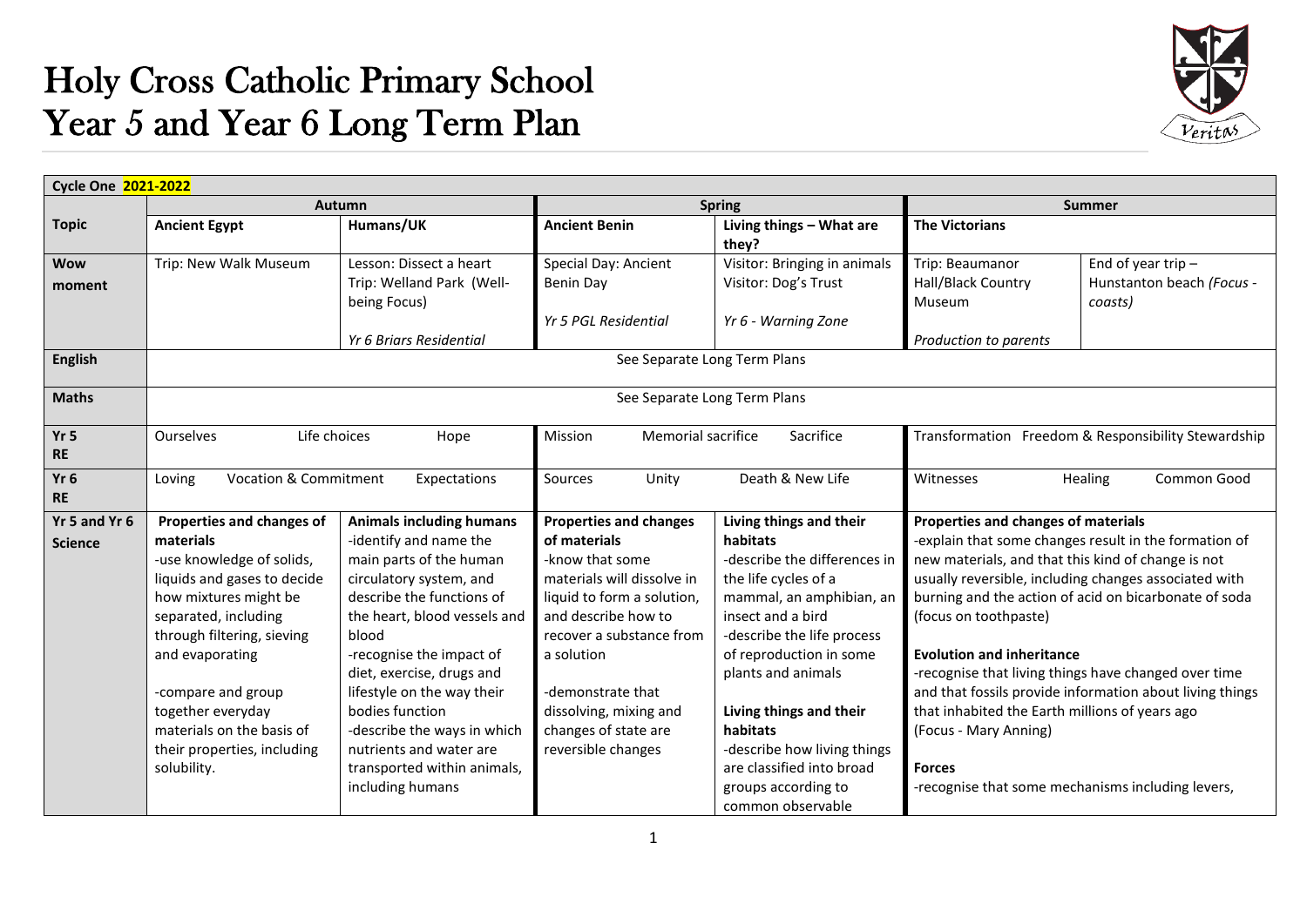|                            |                                                                                                                                                                                                                                                                                                                                                                                                                                                                                                                                                             |                                                                                                                                                                                                                                                                                                                                                                     |                                                                                                                                                                                                                                                                                                                                                                                                                                                                                        | characteristics and based<br>on similarities and<br>differences, including<br>micro-organisms, plants<br>and animals<br>-give reasons for classifying<br>plants and animals based<br>on specific characteristics<br><b>Evolution and inheritance</b><br>-recognise that living<br>things produce offspring of<br>the same kind, but<br>normally offspring vary and<br>are not identical to their<br>parents | pulleys and gears allow a smaller force to have a<br>greater effect                                                                                                                                                                                                                                                                                                                                                                                                                                                                                                                                                                                                            |
|----------------------------|-------------------------------------------------------------------------------------------------------------------------------------------------------------------------------------------------------------------------------------------------------------------------------------------------------------------------------------------------------------------------------------------------------------------------------------------------------------------------------------------------------------------------------------------------------------|---------------------------------------------------------------------------------------------------------------------------------------------------------------------------------------------------------------------------------------------------------------------------------------------------------------------------------------------------------------------|----------------------------------------------------------------------------------------------------------------------------------------------------------------------------------------------------------------------------------------------------------------------------------------------------------------------------------------------------------------------------------------------------------------------------------------------------------------------------------------|-------------------------------------------------------------------------------------------------------------------------------------------------------------------------------------------------------------------------------------------------------------------------------------------------------------------------------------------------------------------------------------------------------------|--------------------------------------------------------------------------------------------------------------------------------------------------------------------------------------------------------------------------------------------------------------------------------------------------------------------------------------------------------------------------------------------------------------------------------------------------------------------------------------------------------------------------------------------------------------------------------------------------------------------------------------------------------------------------------|
| Yr 5 and Yr 6<br>Geography | <b>Locational Knowledge:</b><br>-Locate the world's<br>countries using, maps to<br>focus on Europe and<br>North/South America,<br>concentrating on their<br>environmental regions, key<br>physical and human<br>characteristics, countries<br>and major cities.<br><b>Human and Physical</b><br>geography:<br>-Human geography,<br>including: types of<br>settlement and land use,<br>economic activity including<br>trade links, and the<br>distribution of natural<br>resources including energy,<br>food, minerals and water<br>(Link to The River Nile) | <b>Locational Knowledge:</b><br>-Name and locate counties<br>and cities of the UK,<br>geographical regions and<br>their identifying human and<br>physical characteristics, key<br>topographical features<br>(including hills, mountains,<br>coasts and rivers), and land-<br>use patterns; and<br>understand how some of<br>these aspects have changed<br>over time | <b>Human and Physical</b><br>geography:<br>-Human geography,<br>including: types of<br>settlement and land use,<br>economic activity<br>including trade links, and<br>the distribution of<br>natural resources<br>including energy, food,<br>minerals and water (Link<br>to cotton and palm oil)<br>Geographical skills and<br>fieldwork:<br>-use maps, atlases,<br>globes and<br>digital/computer<br>mapping to locate<br>countries and describe<br>features studied<br>(West Africa) | <b>Place Knowledge:</b><br>Understand geographical<br>similarities and differences<br>through the study of<br>human and physical<br>geography of a region of<br>the United Kingdom, a<br>region in a European<br>country, and a region<br>within North or South<br>America<br>(UK and Poland)                                                                                                               | <b>Locational Knowledge:</b><br>-name and locate geographical regions and their<br>identifying human and physical characteristics, key<br>topographical features (coasts), and land-use patterns;<br>and understand how some of these aspects have<br>changed over time<br><b>Geographical skills and fieldwork:</b><br>-use maps, atlases, globes and digital/computer<br>mapping to locate countries and describe features<br>studied<br>- Use fieldwork to observe, measure, record and<br>present the human and physical features in the local<br>area using a range of methods including sketchmaps,<br>plans and graphs, and digital technologies<br>(Trip to the beach) |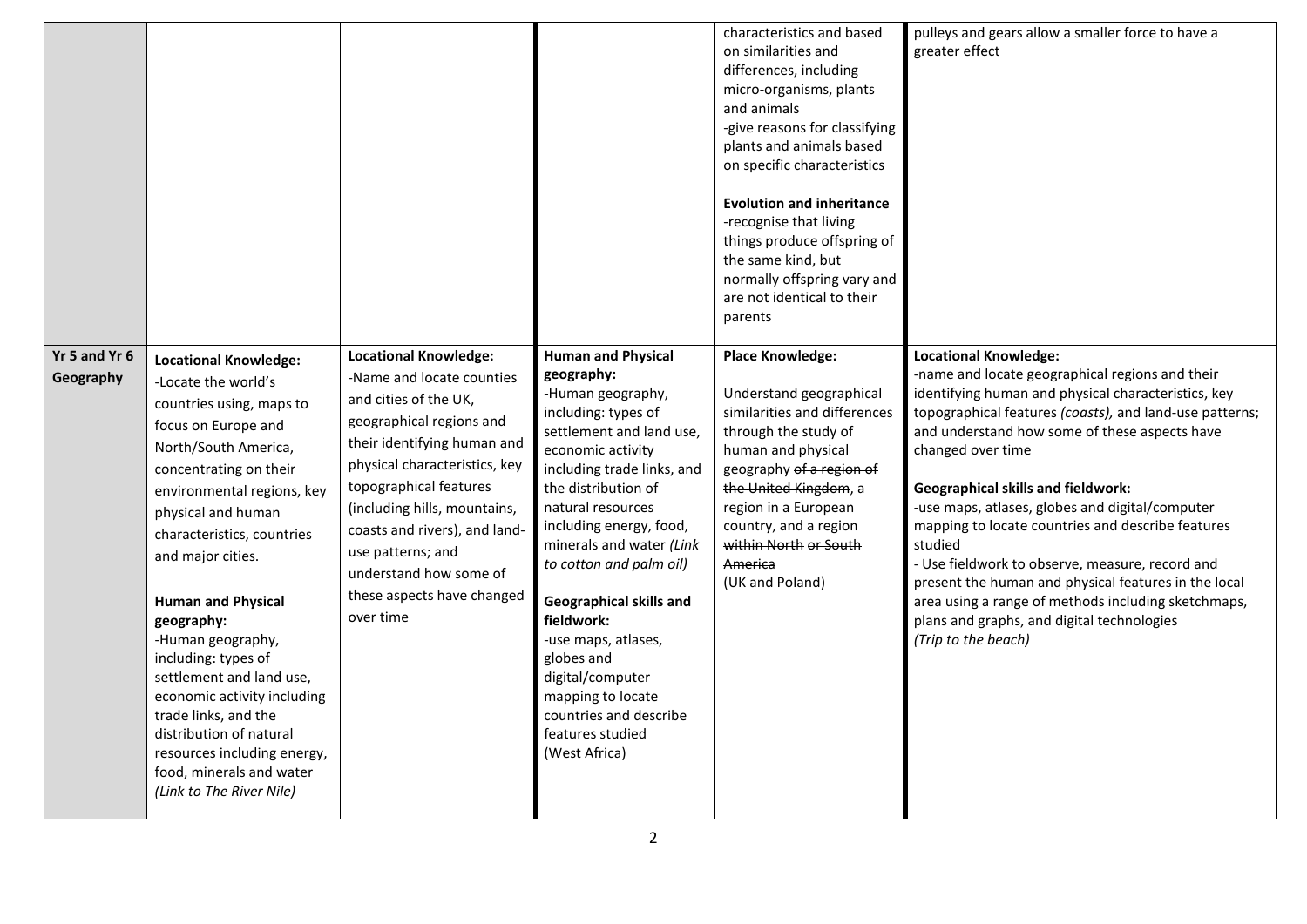|                                                          | <b>Geographical skills and</b><br>fieldwork:<br>-use maps, atlases, globes<br>and digital/computer<br>mapping to locate<br>countries and describe<br>features studied<br>(Egypt) |         |                              |                                                                                                                                                         |                                                                                                              |                                                                |                          |                                            |                                                                                                                                                                                                                         |                  |
|----------------------------------------------------------|----------------------------------------------------------------------------------------------------------------------------------------------------------------------------------|---------|------------------------------|---------------------------------------------------------------------------------------------------------------------------------------------------------|--------------------------------------------------------------------------------------------------------------|----------------------------------------------------------------|--------------------------|--------------------------------------------|-------------------------------------------------------------------------------------------------------------------------------------------------------------------------------------------------------------------------|------------------|
| Yr 5 and Yr 6<br><b>History</b>                          | The achievements of the<br>n/a<br>earliest civilisations. An<br>overview of the where and<br>when the first civilisations<br>appeared and an in depth<br>study of: Ancient Egypt |         |                              |                                                                                                                                                         | A non-European society<br>that provides contrasts<br>with British history:<br>Ancient Benin (West<br>Africa) | n/a                                                            |                          |                                            | A study of an aspect or theme in British history that<br>extends pupils' chronological knowledge beyond 1066<br>(The changing power of monarchs using case studies<br>such as John, Anne and Victoria - Queen Victoria) |                  |
| Yr 5 and Yr 6                                            | Art                                                                                                                                                                              |         | DT                           |                                                                                                                                                         | DT                                                                                                           | Art                                                            |                          | <b>DT</b>                                  |                                                                                                                                                                                                                         | Art              |
| Art / DT                                                 | Drawing - Charcoal                                                                                                                                                               |         | <b>Cooking and Nutrition</b> |                                                                                                                                                         | <b>Textiles</b>                                                                                              |                                                                | Sculpture - Wire/Modrock | <b>Mechanisms</b><br>Make Victorian wooden |                                                                                                                                                                                                                         | <b>Collage</b>   |
|                                                          | Eye                                                                                                                                                                              |         | Healthy food                 |                                                                                                                                                         | Create African inspired                                                                                      |                                                                | Create insects           | toys with cams/Victorian                   |                                                                                                                                                                                                                         |                  |
|                                                          |                                                                                                                                                                                  |         | bag                          |                                                                                                                                                         |                                                                                                              | mine shaft with pulley                                         |                          |                                            |                                                                                                                                                                                                                         |                  |
| Artists /<br><b>Designers</b>                            | Man Ray                                                                                                                                                                          |         | Chef - TBC                   |                                                                                                                                                         |                                                                                                              |                                                                | Giacometti               |                                            |                                                                                                                                                                                                                         |                  |
| Yr <sub>5</sub><br><b>PE</b>                             | <b>Athletics</b>                                                                                                                                                                 |         | Gymnastics                   |                                                                                                                                                         | Games - Tennis                                                                                               |                                                                | Games - Netball          | <b>Athletics</b>                           |                                                                                                                                                                                                                         | Games-Football   |
|                                                          | <b>OAA</b>                                                                                                                                                                       | Fitness | Games-Hockey                 |                                                                                                                                                         | Dance - Val Sabin<br>Unit: 1/2                                                                               |                                                                | Gymnastics               | Dance - Val Sabin<br>Unit: 3/4             |                                                                                                                                                                                                                         | Games-Rounders   |
| Yr <sub>6</sub><br><b>PE</b>                             | Athletics                                                                                                                                                                        |         | Gymnastics                   |                                                                                                                                                         | Games - Tennis                                                                                               |                                                                | Games - Netball          | <b>Athletics</b>                           |                                                                                                                                                                                                                         | Games - Football |
|                                                          | <b>OAA</b>                                                                                                                                                                       | Fitness | Games-Hockey                 |                                                                                                                                                         | Dance - Val Sabin<br>Unit: 1/2                                                                               |                                                                | Gymnastics               | Dance - Val Sabin<br>Unit: 3/4             |                                                                                                                                                                                                                         | Games - Rounders |
| Yr <sub>5</sub>                                          | <b>Music</b> 9 weeks                                                                                                                                                             |         |                              | <b>Computing</b> 9 weeks                                                                                                                                |                                                                                                              |                                                                | French 9 weeks           |                                            | RSE 10 weeks                                                                                                                                                                                                            |                  |
| <b>Computing</b><br><b>Music</b><br>French<br><b>RSE</b> | Unit: The Fresh Prince of Bel Air by Will Smith<br>Genre: Old School Hip Hop (5 weeks)<br>Unit: Classroom Jazz<br>Genre: Jazz, Bossa Nova and Swing (4 weeks)                    |         |                              | Unit 5.2 Online safety (2 weeks)<br>Unit: Je Me Presente<br>Unit 5.1 Coding (4 weeks) Crash course<br>Unit 5.4 Databases (3 weeks)<br>Unit: At the Café |                                                                                                              | Core Vocabulary: Numbers to at least<br>20 and multiples of 10 |                          | <b>Summer Production</b><br>2 weeks        |                                                                                                                                                                                                                         |                  |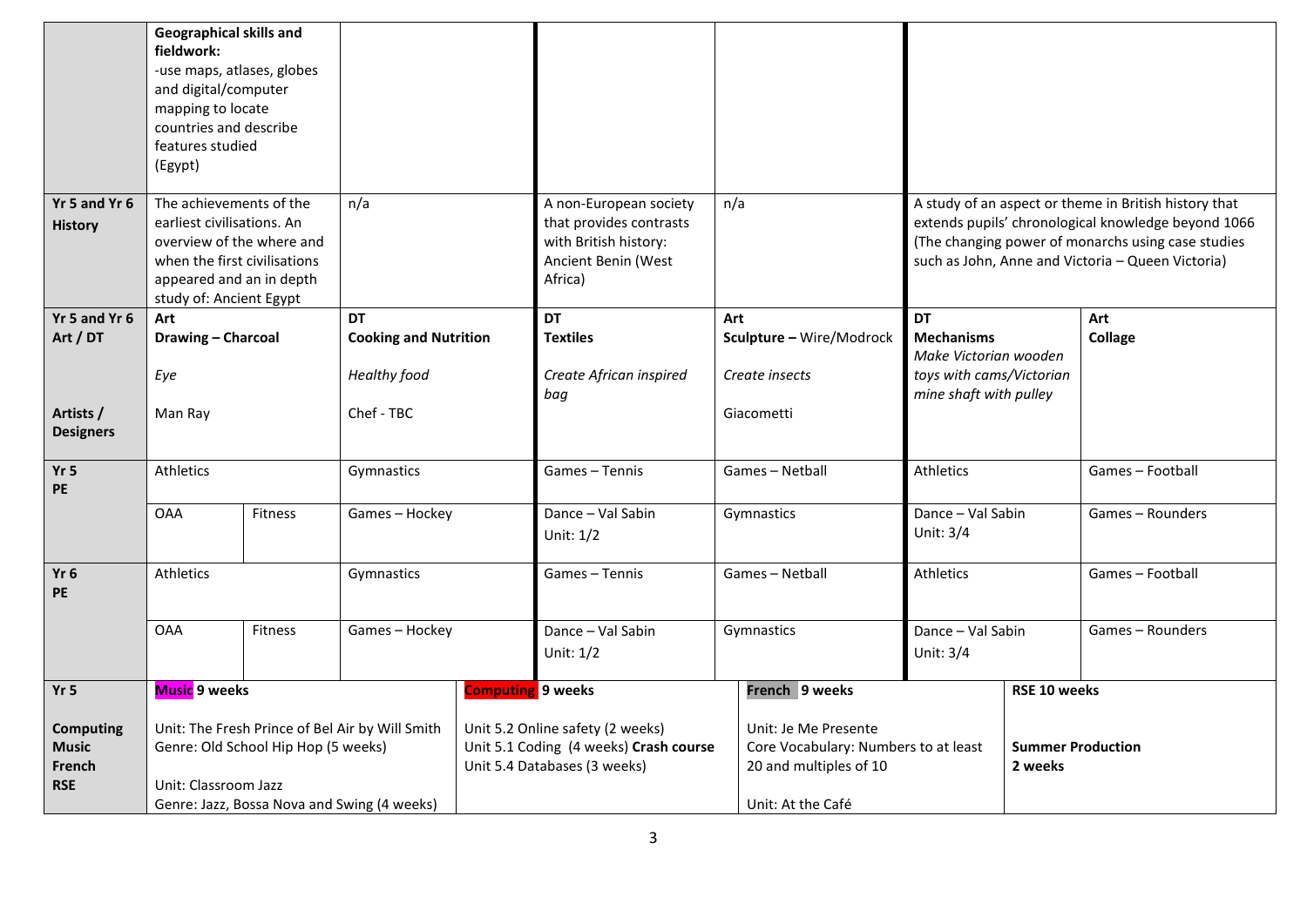|                                                          |                                                                                                                  |                                                                                                                                                                                          | Core Vocabulary:<br>Months of the Year                                                                             |                                     |  |  |  |  |
|----------------------------------------------------------|------------------------------------------------------------------------------------------------------------------|------------------------------------------------------------------------------------------------------------------------------------------------------------------------------------------|--------------------------------------------------------------------------------------------------------------------|-------------------------------------|--|--|--|--|
| Yr <sub>6</sub>                                          | French 9 weeks                                                                                                   | Music 9 weeks                                                                                                                                                                            | <b>Computing 9 weeks</b>                                                                                           | RSE 10 weeks                        |  |  |  |  |
| <b>Computing</b><br><b>Music</b><br>French<br><b>RSE</b> | Unit: My Family<br>Core Vocabulary: Numbers to 100<br>Unit: The Classroom<br>Core Vocabulary: Classroom Commands | Unit: You've got a Friend<br>Genre: Pop/Ballard (4 weeks)<br>Unit: Music and Me<br>Genre: British female contemporary<br>artists -Inspirational Women in the Music<br>Industry (5 weeks) | Unit 6.2 Online Safety (2 weeks)<br>Unit 6.3 Spreadsheets (4 weeks) Crash<br>course<br>Unit 6.4 Blogging (3 weeks) | <b>Summer Production</b><br>2 weeks |  |  |  |  |
| Yr <sub>5</sub>                                          | Circle Time                                                                                                      |                                                                                                                                                                                          |                                                                                                                    |                                     |  |  |  |  |
| Yr <sub>6</sub>                                          |                                                                                                                  | Circle Time                                                                                                                                                                              |                                                                                                                    |                                     |  |  |  |  |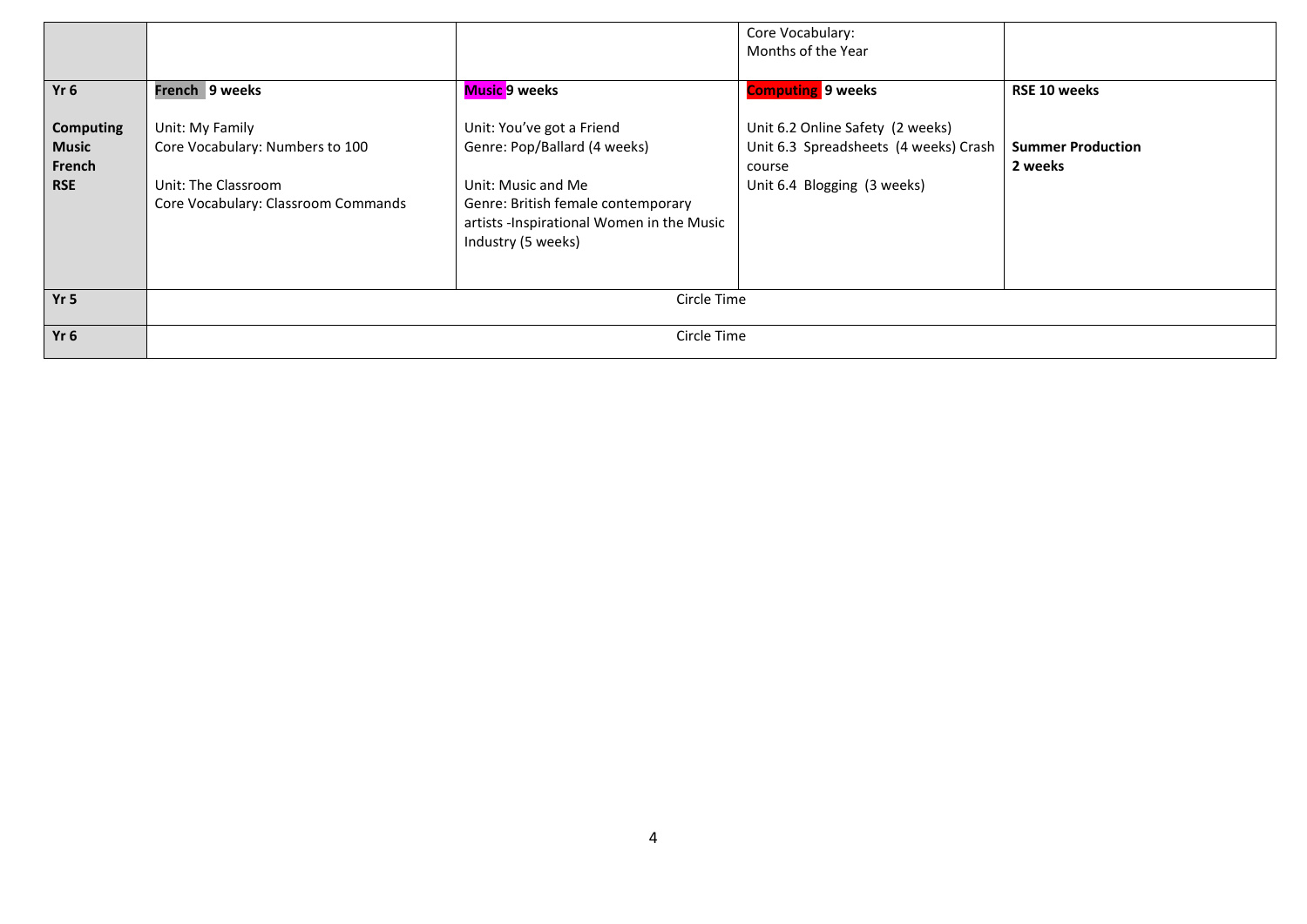## Holy Cross Catholic Primary School Year 5 and Year 6 Long Term Plan



|                 | <b>Cycle Two 2020-2021</b>                            |                                                        |                                                                        |                             |                                                                                            |                           |  |  |  |
|-----------------|-------------------------------------------------------|--------------------------------------------------------|------------------------------------------------------------------------|-----------------------------|--------------------------------------------------------------------------------------------|---------------------------|--|--|--|
|                 | Autumn                                                |                                                        | <b>Spring</b>                                                          |                             | <b>Summer</b>                                                                              |                           |  |  |  |
| <b>Topic</b>    | <b>Electricity/ New York</b>                          | Forces / WW2                                           | <b>Earth and Space</b>                                                 | <b>Ancient Greece</b>       | Living things - Where do they live?                                                        |                           |  |  |  |
|                 |                                                       |                                                        |                                                                        |                             |                                                                                            |                           |  |  |  |
| <b>Wow</b>      | Afternoon playing each                                | Special Day: WW2 Day                                   | Trip: The Space Centre                                                 | Visitor: Ancient Greece Day | Trip: Rutland Water                                                                        | End of year trip:         |  |  |  |
| moment          | other's games.                                        | (self-led)                                             |                                                                        |                             |                                                                                            | <b>Heights of Abraham</b> |  |  |  |
|                 |                                                       | Trip: Saffron Acres                                    |                                                                        | Yr 6 - Warning Zone         | Production to parents                                                                      |                           |  |  |  |
|                 |                                                       | Allotment                                              | Yr 5 PGL Residential                                                   |                             |                                                                                            |                           |  |  |  |
|                 |                                                       | Yr 6 Briars Residential                                |                                                                        |                             |                                                                                            |                           |  |  |  |
| <b>English</b>  |                                                       |                                                        |                                                                        |                             |                                                                                            |                           |  |  |  |
|                 | See Separate Long Term Plans                          |                                                        |                                                                        |                             |                                                                                            |                           |  |  |  |
| <b>Maths</b>    | See Separate Long Term Plans                          |                                                        |                                                                        |                             |                                                                                            |                           |  |  |  |
|                 |                                                       |                                                        |                                                                        |                             |                                                                                            |                           |  |  |  |
| Yr <sub>5</sub> | Life choices<br>Ourselves<br>Hope                     |                                                        | Sacrifice<br>Memorial sacrifice<br>Mission                             |                             | Transformation Freedom & Responsibility                                                    |                           |  |  |  |
| <b>RE</b>       |                                                       |                                                        |                                                                        |                             | Stewardship                                                                                |                           |  |  |  |
| Yr <sub>6</sub> | <b>Vocation &amp; Commitment</b><br>Loving            | Expectations                                           | Sources<br>Unity                                                       | Death & New Life            | Healing<br>Witnesses                                                                       | Common Good               |  |  |  |
| <b>RE</b>       |                                                       |                                                        |                                                                        |                             |                                                                                            |                           |  |  |  |
| Yr 5 and Yr 6   | Electricity                                           | <b>Forces</b>                                          | <b>Earth and Space</b>                                                 | Properties and changes of   | <b>Evolution and inheritance</b>                                                           |                           |  |  |  |
| <b>Science</b>  | -Associate the brightness of a                        | -Explain that unsupported                              | Describe the movement of                                               | materials                   | -Identify how animals and plants are adapted to suit                                       |                           |  |  |  |
|                 | lamp or the volume of a<br>buzzer with the number and | objects fall towards the<br>Earth because of the force | -Compare and group<br>the Earth and other planets<br>together everyday |                             | their environment in different ways and that                                               |                           |  |  |  |
|                 | voltage of cells used.                                | of gravity acting between                              | relative to the sun in the<br>materials on the basis of                |                             | adaptation may lead to evolution.<br>-Recognise that living things have changed over time. |                           |  |  |  |
|                 | -Compare and give reasons for                         | the Earth and the falling                              | solar system.                                                          | their properties, including |                                                                                            |                           |  |  |  |
|                 | variations in how components                          | object.                                                | -Describe the movement of                                              | transparency.               | <b>Animals including humans</b>                                                            |                           |  |  |  |
|                 | function, including the                               | -Identify the effects of air                           | the Moon relative to the                                               |                             |                                                                                            |                           |  |  |  |
|                 | brightness of bulbs, the                              | resistance, water                                      | Earth.                                                                 | Light                       | -Describe the changes as humans develop to old age.                                        |                           |  |  |  |
|                 | loudness of buzzers and the                           | resistance and friction,                               | -Describe the Sun, Earth and                                           | -Explain that we see things |                                                                                            |                           |  |  |  |
|                 | on/off position of switches.                          | that act between moving                                | Moon as approximately                                                  | because light travels from  |                                                                                            |                           |  |  |  |
|                 | -Use recognised symbols when<br>surfaces. (Trucks,    |                                                        | spherical bodies.                                                      | light sources to our eye or |                                                                                            |                           |  |  |  |
|                 | representing a simple circuit in                      | submarines and                                         | -Use the idea of the Earth's                                           | from light sources to       |                                                                                            |                           |  |  |  |
|                 | a diagram.                                            | parachutes)                                            | rotation to explain day and                                            | objects and then to our     |                                                                                            |                           |  |  |  |
|                 | night and the apparent                                |                                                        |                                                                        | eyes.                       |                                                                                            |                           |  |  |  |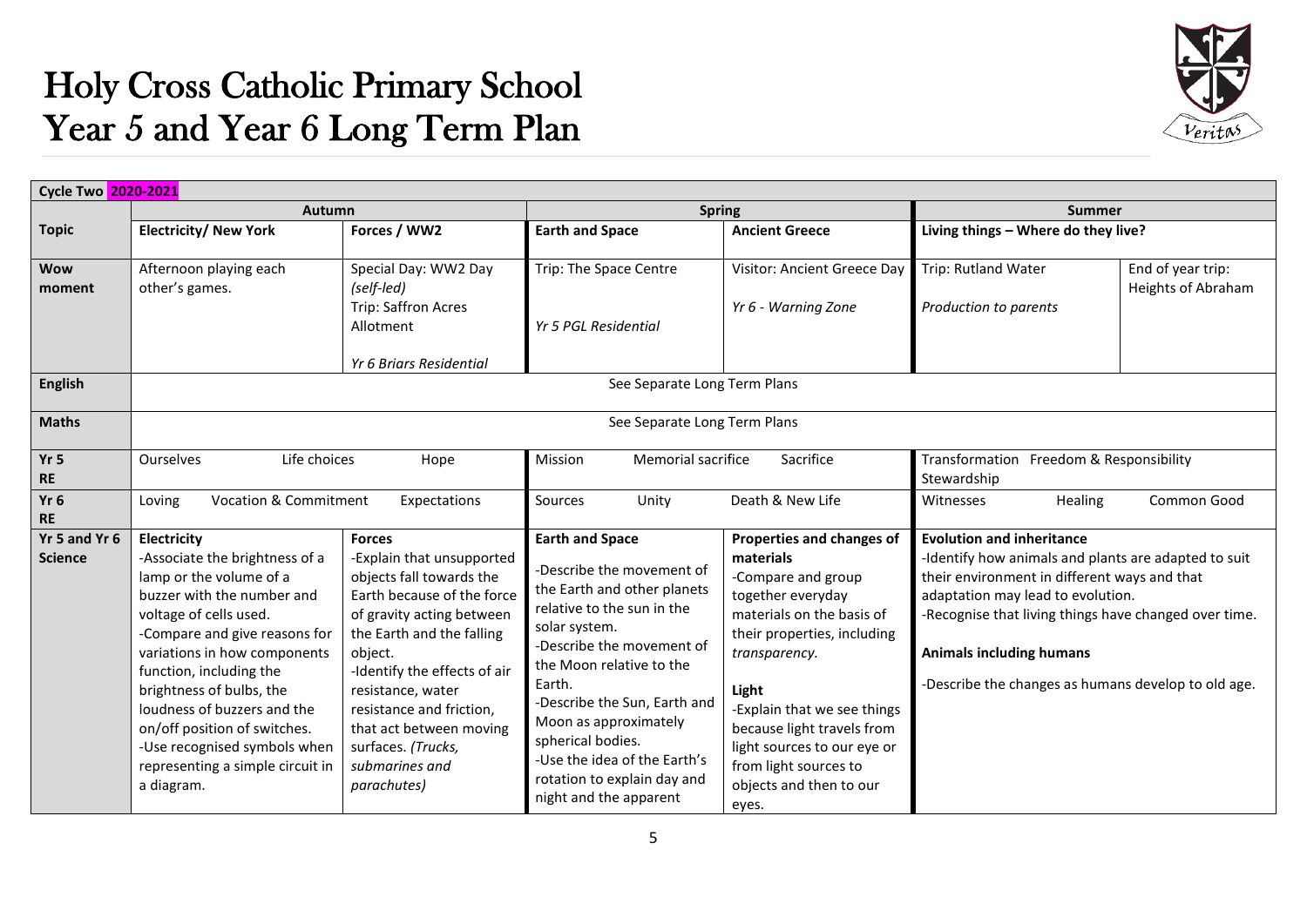|                            | <b>Properties and Changes of</b><br><b>Materials</b><br>-Compare and group together<br>everyday materials on the<br>basis of their properties,<br>including their hardness,<br>conductivity, (electrical and<br>thermal) and response to<br>magnets.<br>-Give reasons, based on<br>evidence from comparative<br>and fair tests, for the<br>particular uses of everyday<br>materials, including metals,<br>wood and plastic. |                                                                                                                                                                                                                                                   | movement of the sun across<br>the sky                                                                                                                                                           | -Recognise that light<br>appears to travel in<br>straight lines.<br>-Use the idea that light<br>travels in straight lines to<br>explain that objects are<br>seen because they give out<br>or reflect light into the eye.<br>-Use the idea that light<br>travels in straight lines to<br>explain why shadows have<br>the same shape as the<br>objects that cast them.                                                                                                                    |                                                                                                                                                                                                                                                                                                                                                                                                                                                                                                                                                                                                                                                                                                                                                                                                                   |
|----------------------------|-----------------------------------------------------------------------------------------------------------------------------------------------------------------------------------------------------------------------------------------------------------------------------------------------------------------------------------------------------------------------------------------------------------------------------|---------------------------------------------------------------------------------------------------------------------------------------------------------------------------------------------------------------------------------------------------|-------------------------------------------------------------------------------------------------------------------------------------------------------------------------------------------------|-----------------------------------------------------------------------------------------------------------------------------------------------------------------------------------------------------------------------------------------------------------------------------------------------------------------------------------------------------------------------------------------------------------------------------------------------------------------------------------------|-------------------------------------------------------------------------------------------------------------------------------------------------------------------------------------------------------------------------------------------------------------------------------------------------------------------------------------------------------------------------------------------------------------------------------------------------------------------------------------------------------------------------------------------------------------------------------------------------------------------------------------------------------------------------------------------------------------------------------------------------------------------------------------------------------------------|
| Yr 5 and Yr 6<br>Geography | <b>Place Knowledge:</b><br>-Understand geographical<br>similarities and differences<br>through the study of human<br>and physical geography of a<br>region of the United Kingdom,<br>a region in a European<br>country, and a region within<br>North or South America<br>(Focus on North America -<br>New York)                                                                                                             | <b>Geographical skills and</b><br>fieldwork:<br>-Use the eight points of a<br>compass, six-figure grid<br>references, symbols and<br>key (including the use of<br>Ordnance Survey maps)<br>(Identifying places within<br>cities that were bombed) | Locational knowledge:<br>-Identify the<br>Prime/Greenwich Meridian<br>and time zones<br><b>Human and Physical</b><br>geography:<br>Physical geography<br>including: - Earthquakes<br>-Volcanoes | <b>Locational Knowledge:</b><br>-Locate the world's<br>countries using, maps to<br>focus on Europe and<br>North/South America,<br>concentrating on their<br>environmental regions, key<br>physical and human<br>characteristics, countries<br>and major cities.<br>Place knowledge:<br>Understand geographical<br>similarities and differences<br>through the study of<br>human and physical<br>geography of a region in a<br>European country<br>Geographical skills and<br>fieldwork: | <b>Locational Knowledge:</b><br>-Identify the position and significance of latitude,<br>longitude, Equator, Northern Hemisphere, Southern<br>Hemisphere, the Tropics of Cancer and Capricorn,<br>Arctic and Antarctic Circle,<br>(link to how the animals are adapted to their habitat)<br>Human and Physical geography:<br>Physical geography including<br>- climate zones<br>- biomes (deserts, savannah, woodlands, grasslands,<br>tundra, rainforests)<br>- vegetation belts<br><b>Geographical skills and fieldwork:</b><br>-use maps, atlases, globes and digital/computer<br>mapping to locate countries and describe features<br>studied<br>-Use fieldwork to observe, measure, record and<br>present the human and physical features in the local<br>area using a range of methods including sketchmaps, |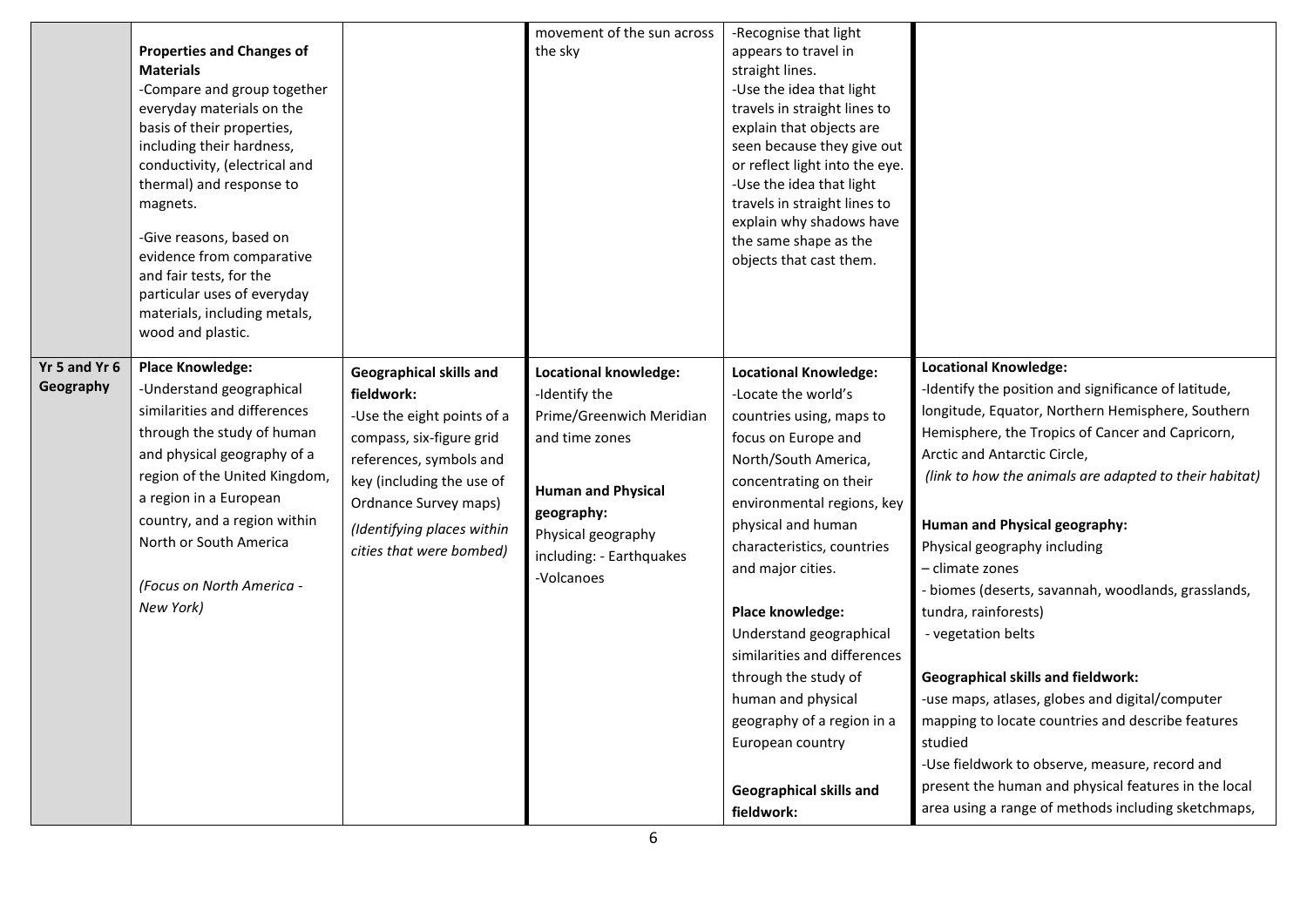|                                 |              |         |                                                                                                                                                                                                                                                         |                                  | -use maps, atlases, globes<br>and digital/computer<br>mapping to locate<br>countries and describe<br>features studied | plans and graphs, and digital technologies<br>(Rutland water/Holy Cross Pond - pond dipping) |                                                                                                  |
|---------------------------------|--------------|---------|---------------------------------------------------------------------------------------------------------------------------------------------------------------------------------------------------------------------------------------------------------|----------------------------------|-----------------------------------------------------------------------------------------------------------------------|----------------------------------------------------------------------------------------------|--------------------------------------------------------------------------------------------------|
| Yr 5 and Yr 6<br><b>History</b> | n/a          |         | A study of an aspect or<br>theme in British history<br>that extends pupils'<br>chronological knowledge<br>beyond 1066<br>(A significant turning<br>point in British history -<br>WW2)                                                                   | n/a                              | Ancient Greece - a study<br>of Greek life and<br>achievements and their<br>influence on the western<br>world          | n/a                                                                                          |                                                                                                  |
| Yr 5 and Yr 6                   | Art          |         | <b>DT</b>                                                                                                                                                                                                                                               | <b>DT</b>                        | Art                                                                                                                   | <b>DT</b>                                                                                    | Art                                                                                              |
| Art / DT                        | Printing     |         | <b>Cooking and Nutrition</b>                                                                                                                                                                                                                            | <b>Electrical / Computing</b>    | <b>Drawing - Mixed Media</b>                                                                                          | <b>Structure and Joining</b>                                                                 | Painting                                                                                         |
| Artists /<br><b>Designers</b>   | Times square |         | -understand seasonality,<br>and know where and how<br>a variety of ingredients<br>are grown, reared, caught<br>and processed<br>Evaluate<br>-understand how key<br>events and individuals in<br>design and technology<br>have helped shape the<br>world | Create a space buggy             | Greek pots                                                                                                            | Make bird boxes                                                                              | Landscapes<br>David Hockney-<br>Landscapes<br>Hundertwasser-<br>painting using lines<br>(nature) |
| Yr <sub>5</sub><br>PE           | Athletics    |         | Gymnastics                                                                                                                                                                                                                                              | Games - Tennis                   | Games - Netball                                                                                                       | Athletics                                                                                    | Games - Football                                                                                 |
|                                 | <b>OAA</b>   | Fitness | Games-Hockey                                                                                                                                                                                                                                            | Dance - Val Sabin<br>Unit: $1/2$ | Gymnastics                                                                                                            | Dance - Val Sabin<br>Unit: 3/4                                                               | Games - Rounders                                                                                 |
| Yr <sub>6</sub><br>PE           | Athletics    |         | Gymnastics                                                                                                                                                                                                                                              | Games - Tennis                   | Games - Netball                                                                                                       | Athletics                                                                                    | Games-Football                                                                                   |